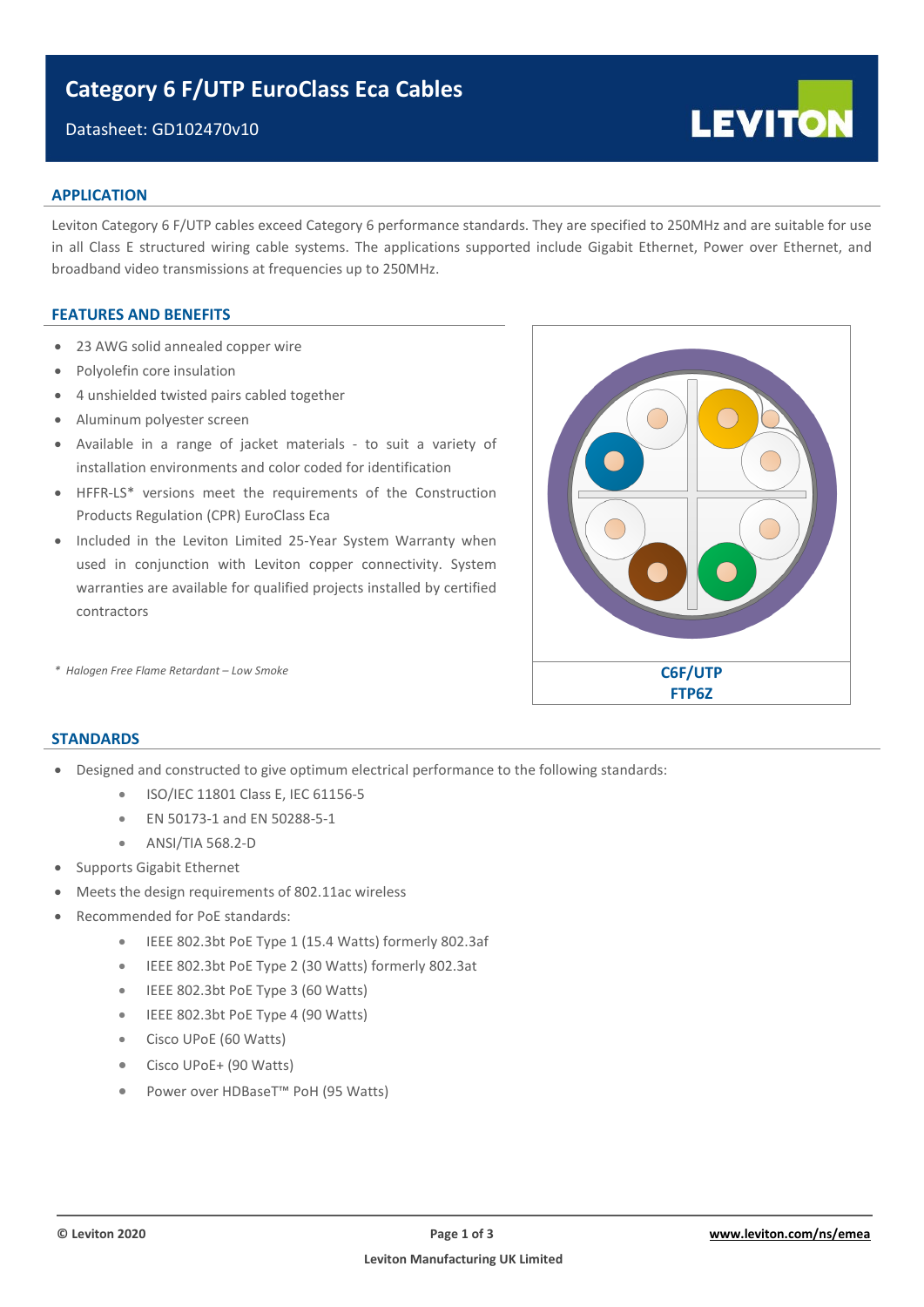# **Category 6 F/UTP EuroClass Eca Cables**

# Datasheet: GD102470v10

LEVITON

### **REACTION TO FIRE**

| <b>Material Identifier</b>  | HF1              |
|-----------------------------|------------------|
| <b>Material Description</b> | Standard HFFR-LS |
| <b>Flammability Rating</b>  | IEC 60332-1-2    |
| Fire EuroClass EN13501-6    | Eca              |
| <b>Smoke Emission</b>       | IEC 61034-1 & 2  |
| <b>Acid Gas Emission</b>    | IEC 60754-2      |

# **PRIMARY ELECTRICAL PARAMETERS**

| <b>CHARACTERISTIC</b>                 | <b>SPECIFICATION</b> | TYPICAL PERFORMANCE @ 20°C |
|---------------------------------------|----------------------|----------------------------|
| <b>Conductor Loop Resistance</b>      | Max $19\Omega/100m$  | $15\Omega/100m$            |
| <b>Conductor Resistance Unbalance</b> | Max $2%$             | 0.1%                       |
| <b>Insulation Resistance</b>          | $>$ 5GΩ.km           | $>490$ GΩ.km               |
| <b>Dielectric Strength</b>            | 2500 Vdc/2secs       | Pass                       |

# **SECONDARY ELECTRICAL PARAMETERS**

| <b>CHARACTERISTIC</b>                | <b>SPECIFICATION</b>                | TYPICAL PERFORMANCE @ 20°C           |  |  |
|--------------------------------------|-------------------------------------|--------------------------------------|--|--|
| <b>Velocity of Propagation</b>       | <534nsec/100m @ 100MHz              | 502nsec/100m @ 100MHz                |  |  |
| <b>Delay Skew</b>                    | Max 45nsec/100m @ 100MHz            | 23nsec/100m @ 100MHz                 |  |  |
| <b>Mean Characteristic Impedance</b> | $100\Omega$ +/- 5 $\Omega$ @ 100MHz | $100\Omega \pm 3\Omega$ @ 100MHz     |  |  |
| <b>Coupling Attenuation</b>          | Type 1b                             | 86dB                                 |  |  |
| <b>Transfer Impedance</b>            | Grade 2                             | $80 \text{m}\Omega/\text{m}$ @ 10MHz |  |  |

## **ELECTRICAL PERFORMANCE**

| <b>Frequency (MHz)</b>    |                | $\mathbf{1}$ | 4    | 10   | 20   | 100  | 200  | 250  | 500    | 550    |
|---------------------------|----------------|--------------|------|------|------|------|------|------|--------|--------|
| <b>Insertion Loss</b>     | Standard       | 2.1          | 3.8  | 6.0  | 8.5  | 19.9 | 29.1 | 33.0 | N/A    | N/A    |
| (dB/100m)                 | <b>Typical</b> | 1.9          | 3.5  | 5.5  | 7.8  | 18.0 | 26.1 | 29.4 | 43.0   | 45.4   |
|                           | Standard       | 66.0         | 65.3 | 59.3 | 54.8 | 44.3 | 39.8 | 38.3 | N/A    | N/A    |
| NEXT (dB)                 | <b>Typical</b> | 80.0         | 71.0 | 65.0 | 60.5 | 50.0 | 45.5 | 44.0 | 39.5   | 38.9   |
| <b>PSNEXT</b> (dB)        | Standard       | 64.0         | 63.3 | 57.3 | 52.8 | 42.3 | 37.8 | 36.3 | N/A    | N/A    |
|                           | <b>Typical</b> | 80.0         | 71.0 | 65.0 | 60.5 | 50.0 | 45.5 | 44.0 | 39.5   | 38.9   |
| <b>ELFEXT</b>             | Standard       | 66.0         | 58.0 | 50.0 | 44.0 | 30.0 | 24.0 | 22.0 | N/A    | N/A    |
| (dB/100m)                 | <b>Typical</b> | 82.0         | 70.0 | 62.0 | 56.0 | 42.0 | 36.0 | 34.0 | 28.0   | 27.2   |
| <b>PSELFEXT</b>           | Standard       | 64.0         | 55.0 | 47.0 | 41.0 | 27.0 | 21.0 | 19.0 | N/A    | N/A    |
| (dB/100m)                 | <b>Typical</b> | 79.0         | 67.0 | 59.0 | 53.0 | 39.0 | 33.0 | 31.0 | 25.0   | 24.2   |
| <b>Return Loss</b>        | Standard       | N/A          | 23.0 | 25.0 | 25.0 | 20.1 | 18.0 | 17.3 | N/A    | N/A    |
| (dB)                      | <b>Typical</b> | 27.0         | 30.0 | 30.0 | 30.0 | 25.1 | 23.0 | 22.3 | 20.2   | 19.9   |
| ACR (dB/100m)             | <b>Typical</b> | 78.1         | 67.4 | 59.5 | 52.6 | 32.0 | 19.4 | 14.6 | $-3.5$ | $-6.5$ |
| <b>PSACR</b><br>(dB/100m) | <b>Typical</b> | 78.1         | 67.4 | 59.5 | 52.6 | 32.0 | 19.4 | 14.6 | $-3.5$ | $-6.5$ |